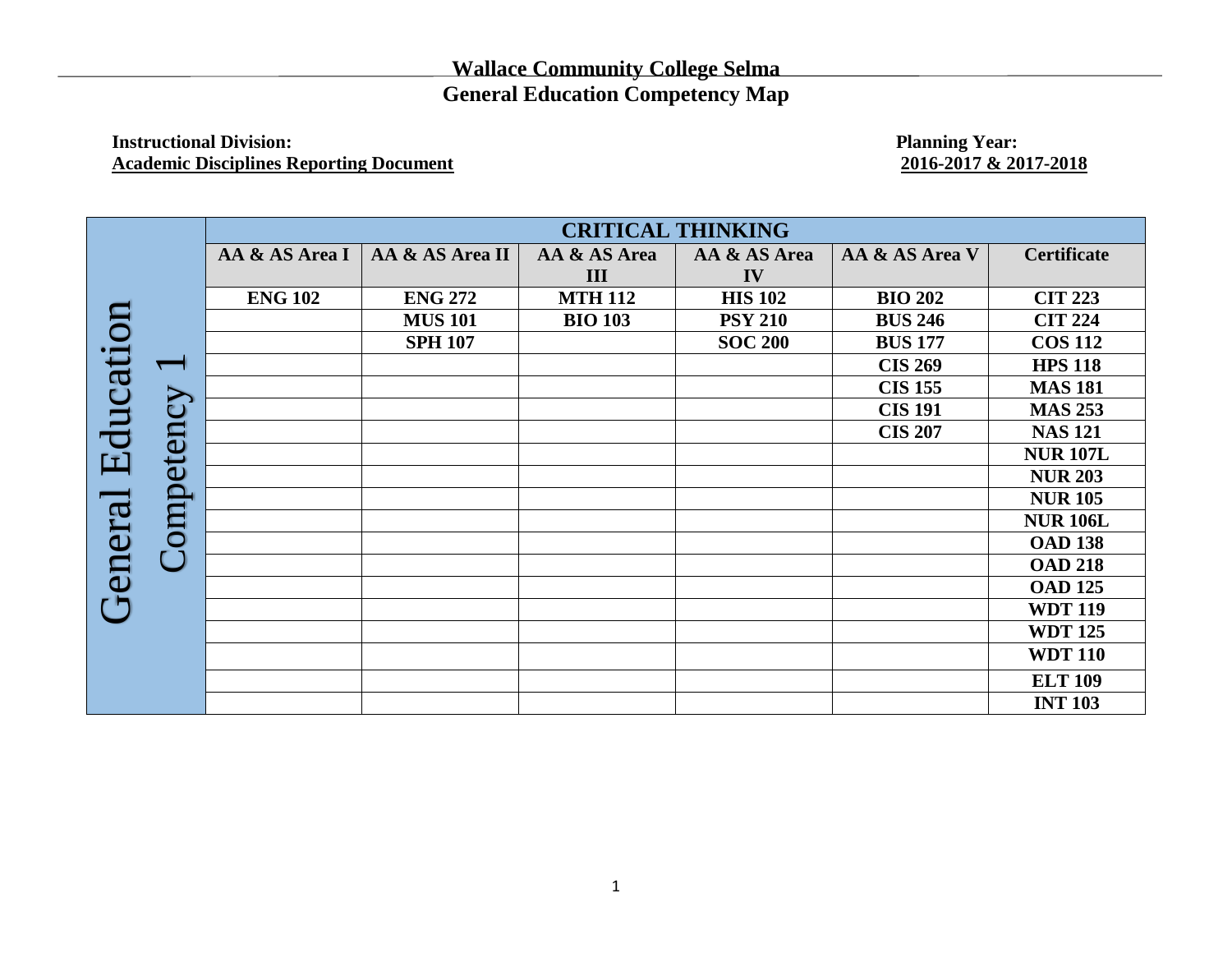|                                        | <b>COMMUNICATE EFFECTIVELY</b> |                 |                     |                    |                |                    |
|----------------------------------------|--------------------------------|-----------------|---------------------|--------------------|----------------|--------------------|
|                                        | AA & AS Area I                 | AA & AS Area II | AA & AS Area<br>III | AA & AS Area<br>IV | AA & AS Area V | <b>Certificate</b> |
|                                        | <b>ENG 101</b>                 | <b>ENG 272</b>  | <b>MTH 112</b>      | <b>HIS 102</b>     | <b>BUS 177</b> | <b>COS 113</b>     |
|                                        | <b>ENG 102</b>                 | <b>MUS 101</b>  |                     | <b>PSY 200</b>     | <b>BUS 241</b> | <b>COS 114</b>     |
| $\mathbf{C}$                           |                                | <b>SPH 106</b>  |                     | <b>PSY 210</b>     | <b>CIS 130</b> | <b>COS 119</b>     |
|                                        |                                | <b>SPH 107</b>  |                     | <b>SOC 200</b>     | <b>CIS 146</b> | <b>COS 123</b>     |
|                                        |                                |                 |                     |                    | <b>MTH 100</b> | <b>MAS 252</b>     |
|                                        |                                |                 |                     |                    | <b>BIO 220</b> | <b>MAS 121</b>     |
| <b>General Education</b><br>Competency |                                |                 |                     |                    |                | <b>MAS 162</b>     |
|                                        |                                |                 |                     |                    |                | <b>MAS 253</b>     |
|                                        |                                |                 |                     |                    |                | <b>NAS 120</b>     |
|                                        |                                |                 |                     |                    |                | <b>NAS 130</b>     |
|                                        |                                |                 |                     |                    |                | <b>NUR102</b>      |
|                                        |                                |                 |                     |                    |                | <b>NUR 107L</b>    |
|                                        |                                |                 |                     |                    |                | <b>NUR108</b>      |
|                                        |                                |                 |                     |                    |                | <b>NUR 203</b>     |
|                                        |                                |                 |                     |                    |                | <b>OAD 131</b>     |
|                                        |                                |                 |                     |                    |                | <b>OAD 218</b>     |
|                                        |                                |                 |                     |                    |                | <b>OAD 125</b>     |
|                                        |                                |                 |                     |                    |                | <b>WDT 109</b>     |
|                                        |                                |                 |                     |                    |                | <b>WDT 120</b>     |
|                                        |                                |                 |                     |                    |                | <b>WDT 108</b>     |
|                                        |                                |                 |                     |                    |                | <b>WDT 257</b>     |
|                                        |                                |                 |                     |                    |                | <b>ELT 109</b>     |
|                                        |                                |                 |                     |                    |                | <b>INT 103</b>     |
| Revised January 2019/ vsb              |                                |                 |                     |                    |                |                    |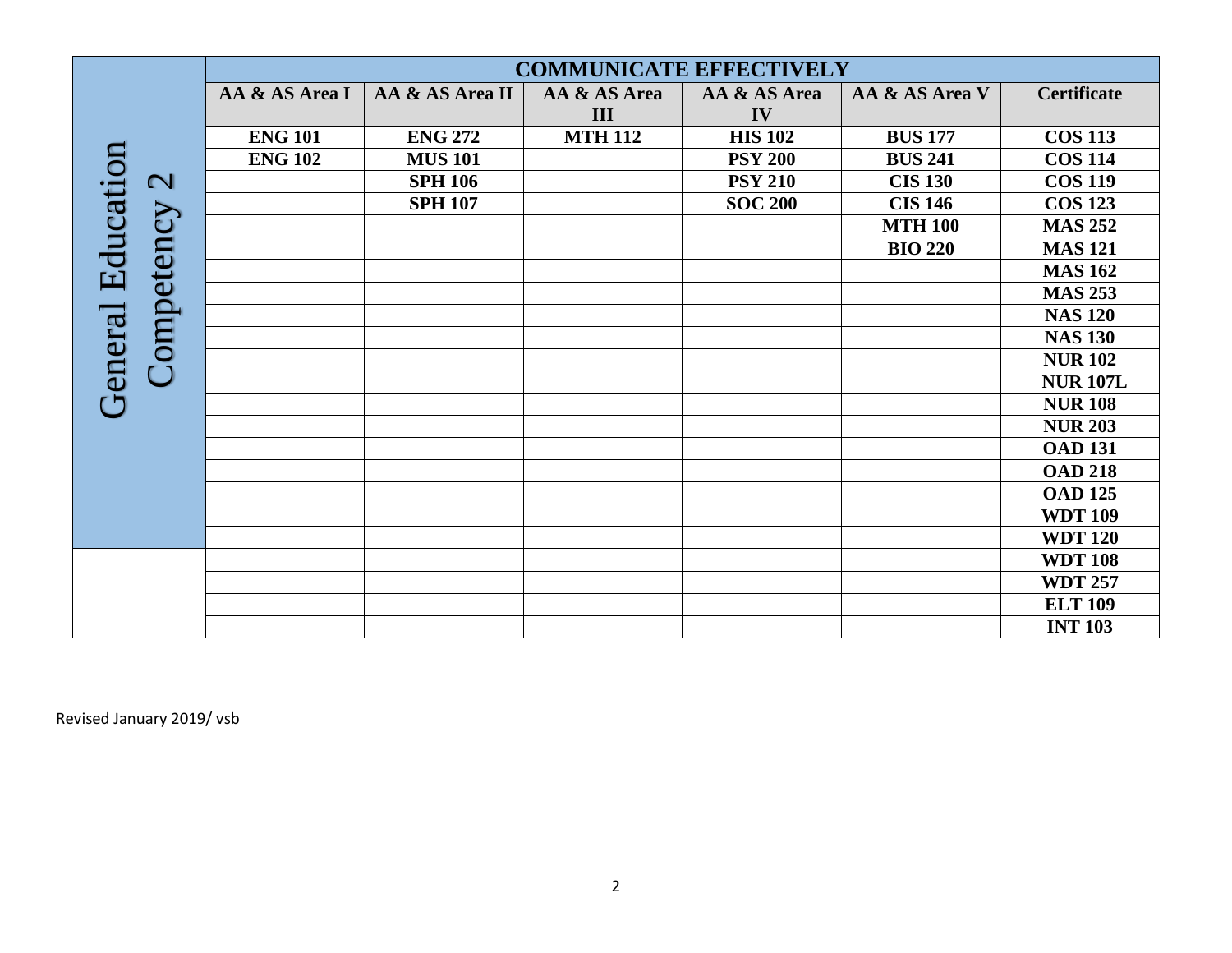|           | $\omega$<br><b>GO</b><br>$\mathbf 0$ | <b>ETHICAL REASONING</b> |                 |                  |                 |                |                    |  |  |
|-----------|--------------------------------------|--------------------------|-----------------|------------------|-----------------|----------------|--------------------|--|--|
| Education |                                      | AA & AS Area I           | AA & AS Area II | AA & AS Area III | AA & AS Area IV | AA & AS Area V | <b>Certificate</b> |  |  |
|           |                                      | <b>ENG 101</b>           | <b>ENG 271</b>  | <b>BIO 104</b>   | <b>PSY 200</b>  | <b>BIO 220</b> | <b>HPS 118</b>     |  |  |
|           |                                      | <b>ENG 102</b>           | <b>ENG 272</b>  |                  | <b>PSY 210</b>  | <b>BUS 242</b> | <b>COS 114</b>     |  |  |
|           |                                      |                          | <b>SPH 106</b>  |                  |                 | <b>CIS 130</b> | <b>COS 144</b>     |  |  |
|           |                                      |                          | <b>SPH 107</b>  |                  |                 |                | <b>MAS 131</b>     |  |  |
|           |                                      |                          | <b>MUS 101</b>  |                  |                 |                | <b>NAS 120</b>     |  |  |
|           |                                      |                          |                 |                  |                 |                | <b>NAS 130</b>     |  |  |
|           |                                      |                          |                 |                  |                 |                | <b>NUR 204</b>     |  |  |
|           |                                      |                          |                 |                  |                 |                | <b>NUR 109</b>     |  |  |
| General   |                                      |                          |                 |                  |                 |                | <b>OAD 138</b>     |  |  |
|           |                                      |                          |                 |                  |                 |                | <b>OAD 218</b>     |  |  |
|           |                                      |                          |                 |                  |                 |                |                    |  |  |

|                      | 4<br>$\sum$<br>ల<br><b>GD</b><br>Đ<br>duro | <b>COMPUTER LITERACY</b> |                 |                  |                 |                |                    |  |
|----------------------|--------------------------------------------|--------------------------|-----------------|------------------|-----------------|----------------|--------------------|--|
| Education<br>General |                                            | AA & AS Area I           | AA & AS Area II | AA & AS Area III | AA & AS Area IV | AA & AS Area V | <b>Certificate</b> |  |
|                      |                                            | <b>ENG 101</b>           | <b>ENG 271</b>  | <b>BIO 104</b>   | <b>BIO 201</b>  | <b>BUS 177</b> | <b>COS 123</b>     |  |
|                      |                                            |                          | <b>MUS 101</b>  | <b>MTH 110</b>   | <b>HIS 101</b>  | <b>BUS 246</b> | <b>COS 158</b>     |  |
|                      |                                            |                          | <b>SPH 107</b>  |                  | <b>PSY 200</b>  | <b>CIS 130</b> | <b>MAS 111</b>     |  |
|                      |                                            |                          |                 |                  | <b>PSY 210</b>  | <b>CIS 146</b> | <b>MAS 221</b>     |  |
|                      |                                            |                          |                 |                  | <b>SOC 200</b>  | <b>CIS 147</b> | <b>MAS 182</b>     |  |
|                      |                                            |                          |                 |                  |                 | <b>CIS 191</b> | <b>NUR 109</b>     |  |
|                      |                                            |                          |                 |                  |                 | <b>MTH 100</b> | <b>NUR 105</b>     |  |
|                      |                                            |                          |                 |                  |                 |                | <b>NUR 203</b>     |  |
|                      |                                            |                          |                 |                  |                 |                | <b>NUR 204</b>     |  |
|                      |                                            |                          |                 |                  |                 |                | <b>WDT 108</b>     |  |
|                      |                                            |                          |                 |                  |                 |                | <b>WDT 109</b>     |  |
|                      |                                            |                          |                 |                  |                 |                | <b>OAD 101</b>     |  |
|                      |                                            |                          |                 |                  |                 |                | <b>OAD 125</b>     |  |
|                      |                                            |                          |                 |                  |                 |                |                    |  |